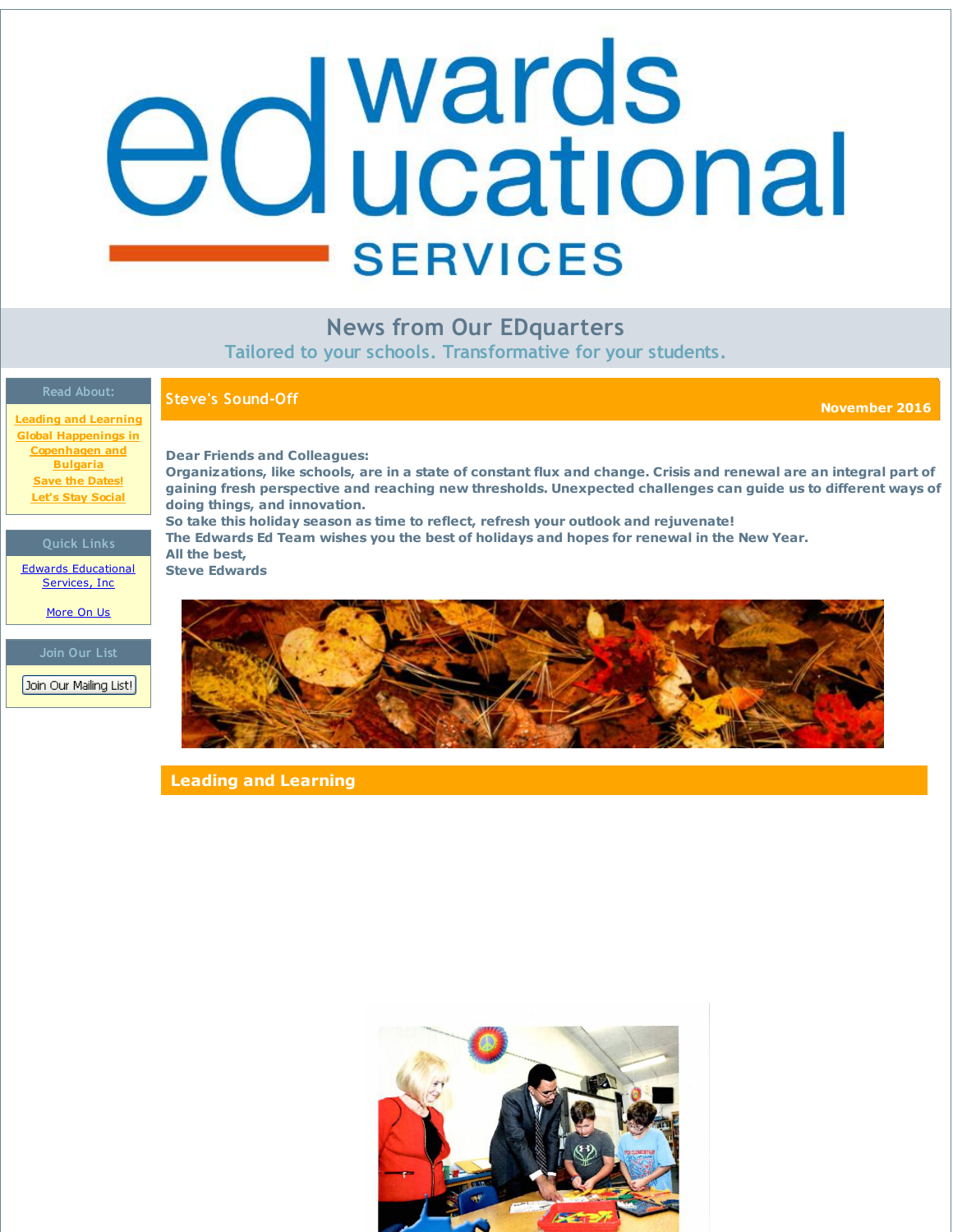

**The annual conference of West Virginia Association of Elementary and Middle School Principals was held from November 13th to 15th at The Greenbriar in West Virginia. Dr. Todd Whitaker was a keynote speakers who is one of the nation's leading authorities on staff motivation, teacher leadership, and principal effectiveness. He has written over 30 books, including the best seller: What Great Teachers Do Differently. He is currently a professor of education leadership at Indiana State University.**

**Leland Melvin, a former Pro Football Hall of Fame inductee, was an honorary guest who is the only person drafted into the National Football League that has flown in space. As a researcher, former athlete, and astronaut, he shares his story of perseverance and excellence to inspire school communities for lasting positive change.**





**Dr. Todd Whitaker West Virginia Cohort 4 at The Greenbriar**

**In Alabama, Edwards Ed Consultant Mike Evans was conducting leadership training in Montgomery at Walter McKee Middle School. The PACT South Cohort was focusing on Standard 4 of the ISLLC Standards (Interstate School Leaders Licensure Consortium), Community Resources and Family Engagement. Cohort members engaged in lively discussion with local police officers, fire department personnel and Mayors on how schools can connect with the community in order to support schools and students.**

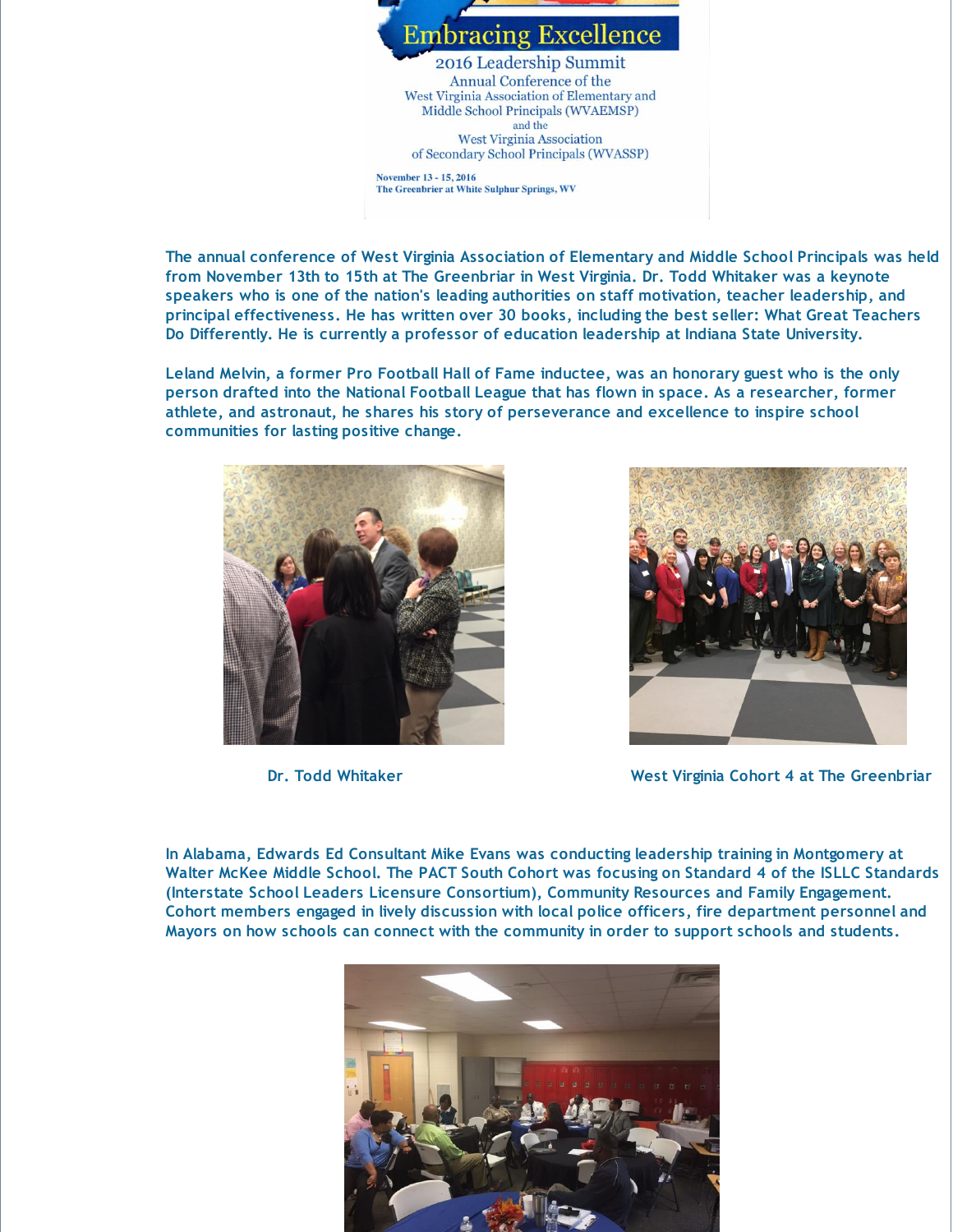

**PACT South Cohort and local community officials**

# **Global Happenings in Copenhagen and Bulgaria**

Steve traveled to Copenhagen to meet with leaders from around the globe that are engaging in innovative practices in their respective schools world-wide. This group of entrepreneurs and innovative thinkers are from the GSA or Global Schools' Alliance.

The Global Schools' Alliance was formed in 2012 by progressive schools worldwide because they realized that while the world is rapidly changing, education and schools are not. The GSA wants to change that.

Member schools are among the highest rated schools in their respective countries and have agreed to bring their experience and knowledge to work together to improve the standards of education globally.

GSA connects child-focused innovators with like-minded educational institutes around the world by sharing research, support, and peer critiques with the goal of revolutionizing education and institutionalizing child-centered learning.



The GSA in Copenhagen

Steve also presented to prospective MBA students at the VUZF University of Finance, Business and Entrepreneurship in Sofia, Bulgaria. His presentation focused on the 10 Things All Successful Entrepreneurs Do.



Steve and MBA students in Sofia, Bulgaria